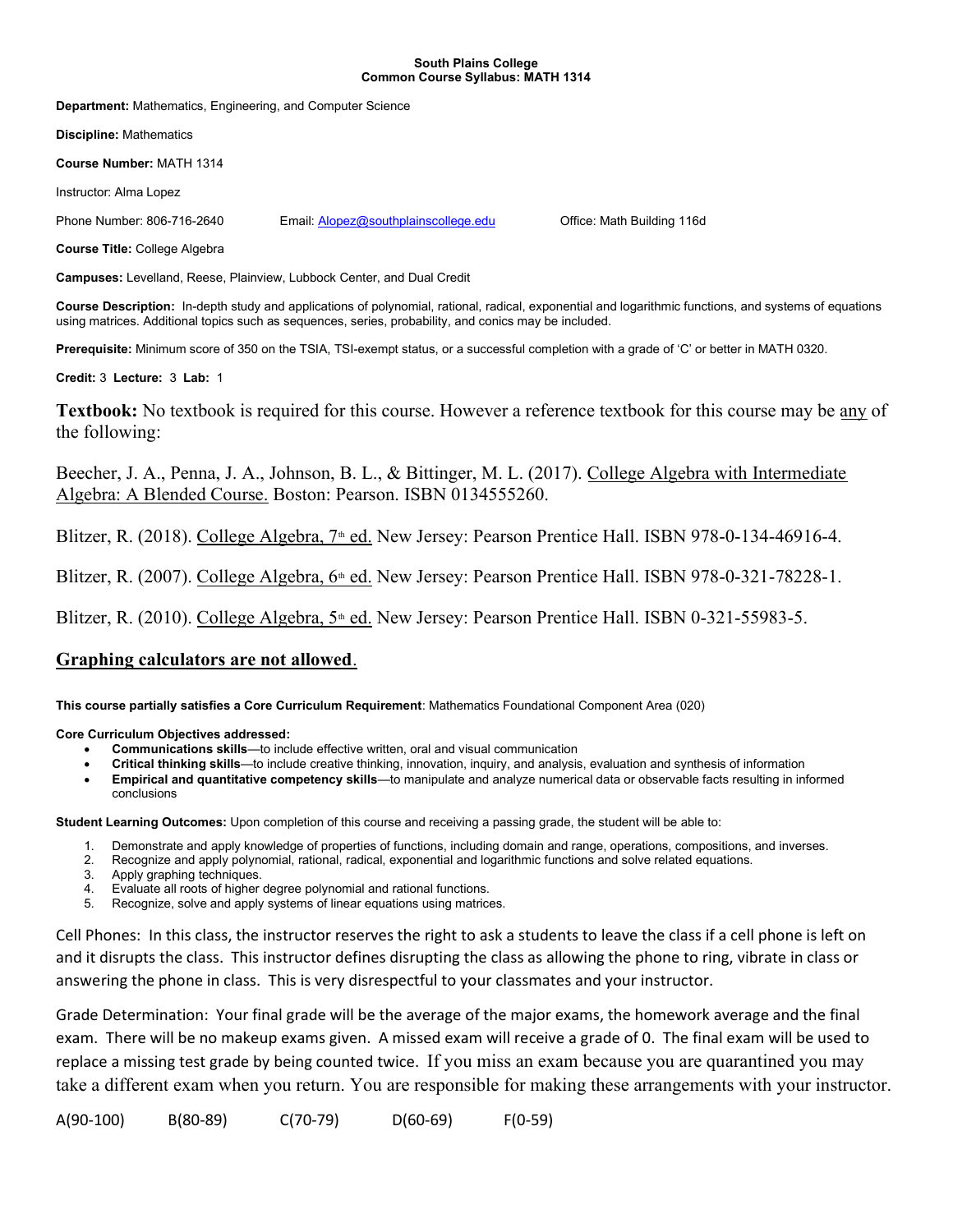Homework: Homework will be assigned daily. Questions are taken at the next class period only. You are responsible for keeping up to date and prepared. No late homework will be accepted…no exceptions. Keeping up to date and current on homework has been shown to correlate with passing the course. Some short homework assignments will be done in class and turned in during the class. These in class assignments cannot be made up.

\*During exams and quizzes the use or possession of smartphones, smart watches, water bottles or any labeled bottled drinks, and bathroom breaks are not allowed. Any infraction will be penalized with a minimum 15 point deduction on exam and can result in the removal of the student from the course.

Attendance Policy: Attendance and effort are the most important activities for success in this course. Records of your attendance are maintained throughout the semester. Five (5) absences, for any reason, are allotted to the student for the semester. Tardies count as one-half (1/2) of an absence. Tardies will be applied for consistently being late to class, as deemed by the instructor and leaving class early. If this number is exceeded, the instructor has the right to drop you with a grade of F or an X, depending on their discretion.

Plagiarism violations include, but are not limited to, the following:

- 1. Turning in a paper that has been purchased, borrowed, or downloaded from another student, an online term paper site, or a mail order term paper mill;
- 2. Cutting and pasting together information from books, articles, other papers, or online sites without providing proper documentation;
- 3. Using direct quotations (three or more words) from a source without showing them to be direct quotations and citing them; or
- 4. Missing in-text citations.

Cheating violations include, but are not limited to, the following:

- 1. Obtaining an examination by stealing or collusion;
- 2. Discovering the content of an examination before it is given;
- 3. Using an unauthorized source of information (notes, textbook, text messaging, internet, apps) during an examination, quiz, or homework assignment;
- 4. Entering an office or building to obtain an unfair advantage;
- 5. Taking an examination for another;
- 6. Altering grade records;
- 7. Copying another's work during an examination or on a homework assignment;<br>8. Rewriting another student's work in Peer Editing so that the writing is no longer
- Rewriting another student's work in Peer Editing so that the writing is no longer the original student's;
- 9. Taking pictures of a test, test answers, or someone else's paper.

Student Code of Conduct Policy: Any successful learning experience requires mutual respect on the part of the student and the instructor. Neither instructor nor student should be subject to others' behavior that is rude, disruptive, intimidating, aggressive, or demeaning. Student conduct that disrupts the learning process or is deemed disrespectful or threatening shall not be tolerated and may lead to disciplinary action and/or removal from class.

Diversity Statement: In this class, the teacher will establish and support an environment that values and nurtures individual and group differences and encourages engagement and interaction. Understanding and respecting multiple experiences and perspectives will serve to challenge and stimulate all of us to learn about others, about the larger world and about ourselves. By promoting diversity and intellectual exchange, we will not only mirror society as it is, but also model society as it should and can be.

Disability Statement: Students with disabilities, including but not limited to physical, psychiatric, or learning disabilities, who wish to request accommodations in this class should notify the Disability Services Office early in the semester so that the appropriate arrangements may be made. In accordance with federal law, a student requesting accommodations must provide acceptable documentation of his/her disability to the Disability Services Office. For more information, call or visit the Disability Services Office at Levelland (Student Health & Wellness Office) 806-716-2577, Reese Center (Building 8) 806-716-4675, or Plainview Center (Main Office) 806-716-4302 or 806-296-9611.

Nondiscrimination Policy: South Plains College does not discriminate on the basis of race, color, national origin, sex, disability or age in its programs and activities. The following person has been designated to handle inquiries regarding the non-discrimination policies: Vice President for Student Affairs, South Plains College, 1401 College Avenue, Box 5, Levelland, TX 79336. Phone number 806-716-2360.

Title IX Pregnancy Accommodations Statement: If you are pregnant, or have given birth within six months, Under Title IX you have a right to reasonable accommodations to help continue your education. To activate accommodations you must submit a Title IX pregnancy accommodations request, along with specific medical documentation, to the Director of Health and Wellness. Once approved, notification will be sent to the student and instructors. It is the student's responsibility to work with the instructor to arrange accommodations. Contact the Director of Health and Wellness at 806- 716-2362 or email cgilster@southplainscollege.edu for assistance.

Campus Concealed Carry: Texas Senate Bill - 11 (Government Code 411.2031, et al.) authorizes the carrying of a concealed handgun in South Plains College buildings only by persons who have been issued and are in possession of a Texas License to Carry a Handgun. Qualified law enforcement officers or those who are otherwise authorized to carry a concealed handgun in the State of Texas are also permitted to do so. Pursuant to Penal Code (PC) 46.035 and South Plains College policy, license holders may not carry a concealed handgun in restricted locations. For a list of locations and Frequently Asked Questions, please refer to the Campus Carry page at: http://www.southplainscollege.edu/campuscarry.php Pursuant to PC 46.035, the open carrying of handguns is prohibited on all South Plains College campuses. Report violations to the College Police Department at 806-716-2396 or 9-1-1.

SPC Bookstore Price Match Guarantee Policy: If you find a lower price on a textbook, the South Plains College bookstore will match that price. The difference will be given to the student on a bookstore gift certificate! The gift certificate can be spent on anything in the store.

If students have already purchased textbooks and then find a better price later, the South Plains College bookstore will price match through the first week of the semester. The student must have a copy of the receipt and the book has to be in stock at the competition at the time of the price match.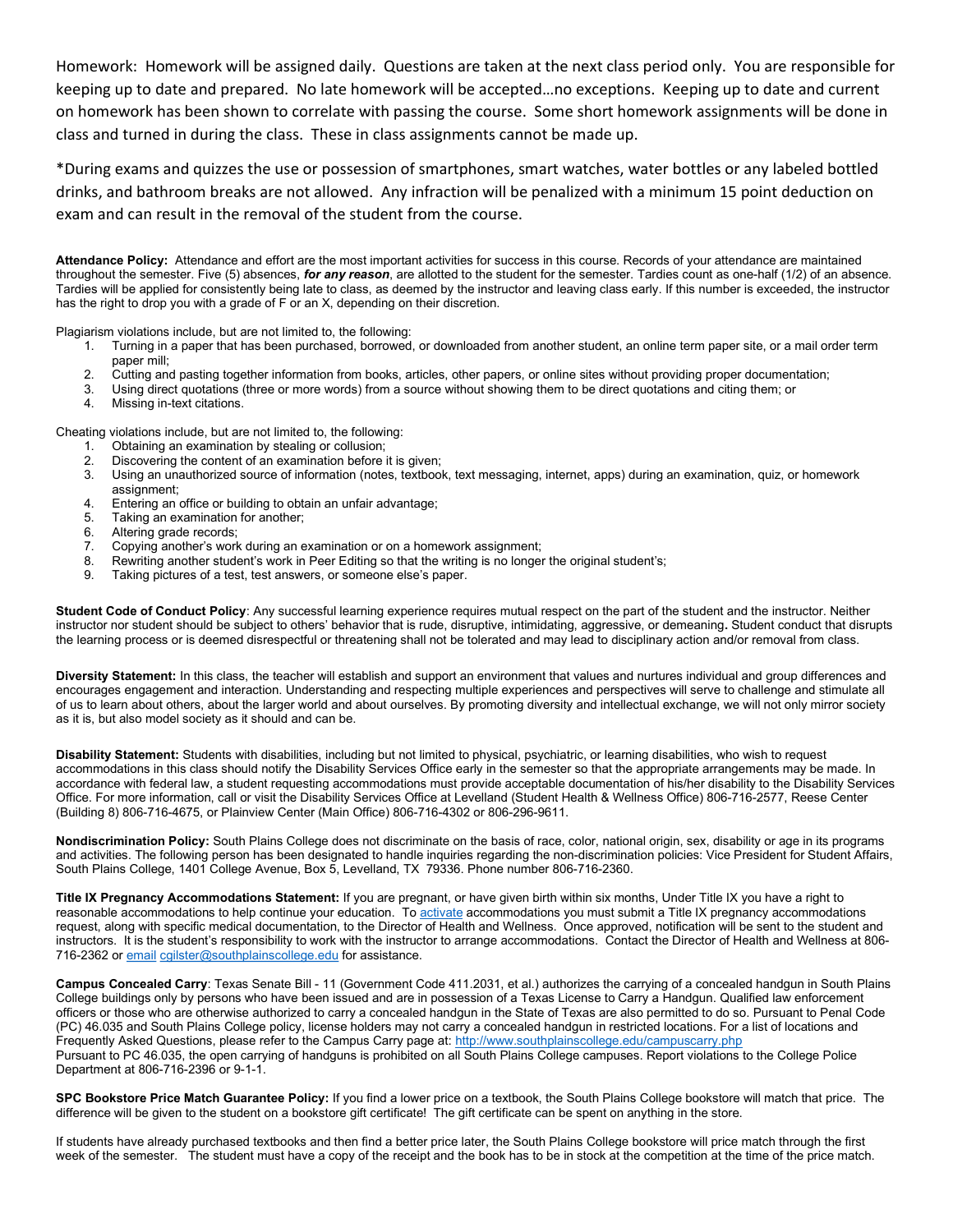The South Plains College bookstore will happily price match BN.com & books on Amazon noted as ships from and sold by Amazon.com. Online marketplaces such as Other Sellers on Amazon, Amazon's Warehouse Deals, fulfilled by Amazon, BN.com Marketplace, and peer-to-peer pricing are not eligible. They will price match the exact textbook, in the same edition and format, including all accompanying materials, like workbooks and CDs.

A textbook is only eligible for price match if it is in stock on a competitor's website at time of the price match request. Additional membership discounts and offers cannot be applied to the student's refund.

Price matching is only available on in-store purchases. Digital books, access codes sold via publisher sites, rentals and special orders are not eligible. Only one price match per title per customer is allowed.

Note: The instructor reserves the right to modify the course syllabus and policies, as well as notify students of any changes, at any point during the semester.

Math 1314 Tentative Calendar

Week 1 (Jan 18-22)

Syllabus, 1.2,1.3

Week 2 (Jan 25-29)

1.4,1.5,1.6

Week 3 (Feb 1-5)

1.7, Review for Test 1

Week 4 (Feb 8-12)

Test 1, 2.1,2.2,2.6

Week 5 (Feb 15-19)

2.3,2.4,2.6,2.8

Week 6 (Feb 22-26)

3.1, Review for Test 2

Week 7 (Mar 1-5)

Test 2, 3.2

Week 8 (Mar 8-12)

3.3,3.4,3.5

Spring Break (Mar15-19)

Week 9 (Mar 22-26)

3.4ii, 3.6

Week 10 (Mar 29-April 2)

Review for Test 3, Test 3

Week 11 (April 5-9)

5.1,5.4

Week 12 (April 12-16)

5.2,6.2

Week 13 (April 19-23)